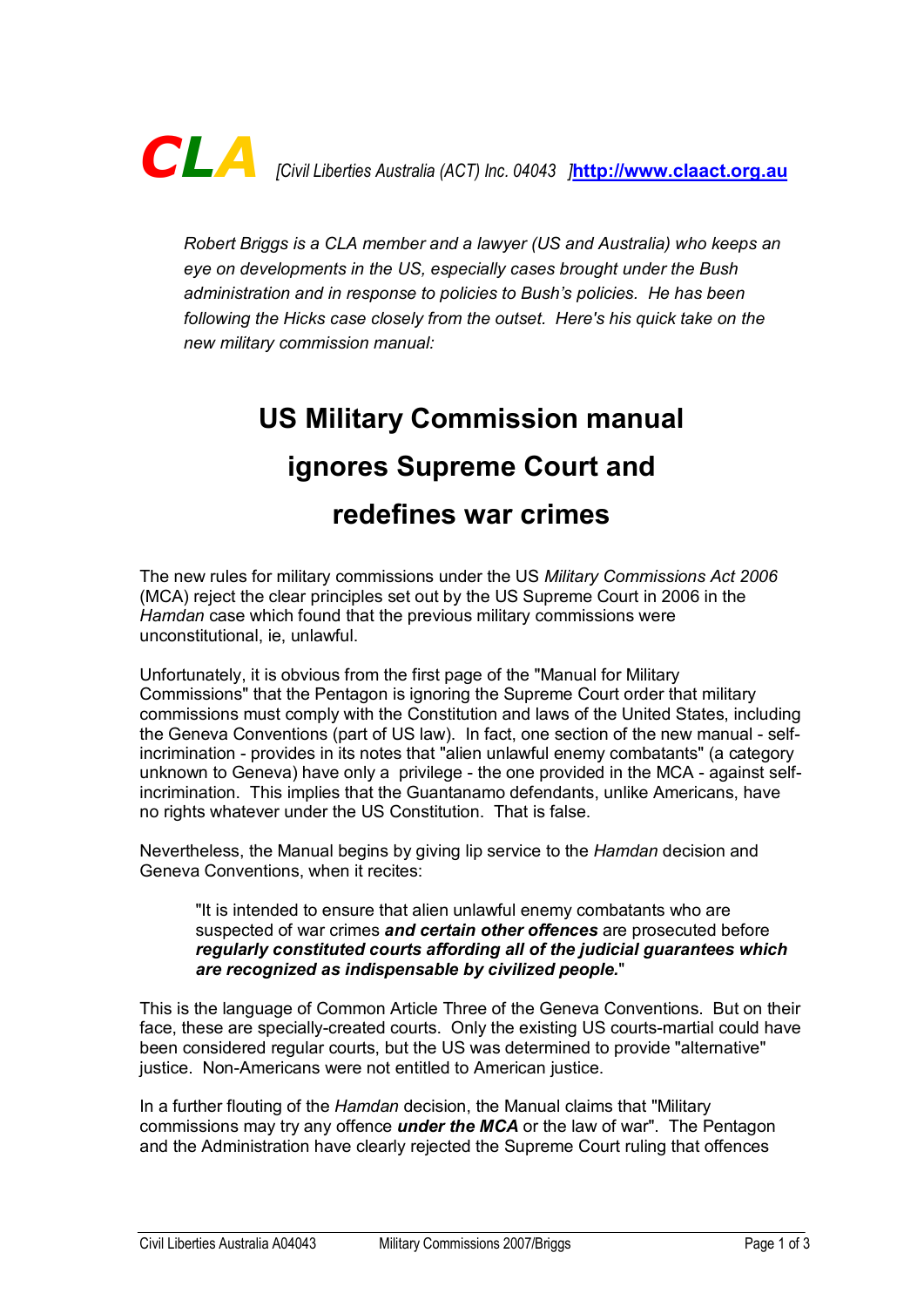tried before military commissions be war crimes. Most of the offences the US calls war crimes aren't in fact war crimes, but by claiming that "other offences" are included, which then are also tried in these courts, the governments hopes to legitimate their status before these so-called "regularly-constituted courts".

The goal seems to be to militarise civilian offences such as aiding terrorism and remove them from the protections of civilian courts. This is worse than flouting the Geneva Conventions: it is to subvert and misuse the Conventions.

Other new provisions which cause concern:

- · A determination by kind of "competent tribunal" of the US President or Secretary of Defense is "dispositive" that one is an "enemy combatant" subject to a military commission "without regard to any petitions for review or other appeals". This may refer to appeals to the DC Court of Appeals under the *Detainee Treatment Act 2005*, as well as habeas corpus petitions.
- · Detailed defence counsel (eg Major Mori) can be replaced for the "good cause" of "military exigency".
- · A court may prevent disclosure of classified evidence *"including the sources, methods or activities by which the United States acquired the evidence".* This provision invites the government to 'classify' illegal actions it has taken. That could include and no one would ever know if it is kept secret from the defence lawyers as well as the defendant.
- Although, the court can require an unclassified summary of such sources, methods or activities. However, no summary is likely to be offered for mistreatment or unlawful interrogations.
- · The defence has to provide the government with a list of witnesses and their statements before trial.
- Depositions can be denied if they might result in the disclosure of "sources, methods or activities", eg, torture.
- · Very onesided witness immunity and plea bargaining provisions are included, preserving the US Government's options at the expense of indemnified witnesses and defendants.
- The "torture" definition requires such intent and pain as to be meaningless and is certainly different from that of the Geneva Convention. The distinction between torture and coercion (if any) is left to the judge.
- · What would ordinarily be regarded as torture is treated as mere "coercion" and is admissible in most cases.
- · "An oral confession or admission of the accused may be proved by the testimony of anyone who heard it, even if it was reduced to writing and the writing is unaccounted for".
- · "The United States has a privilege to refuse to disclose the identity of an informant". In other words, "secret accusers" are permitted, thus denying the defendant the opportunity of properly confronting and cross-examining a witness. This is truly Stalinesque.
- · "Hearsay included within hearsay is not excluded...", that is, "evidence" twice removed may be accepted.